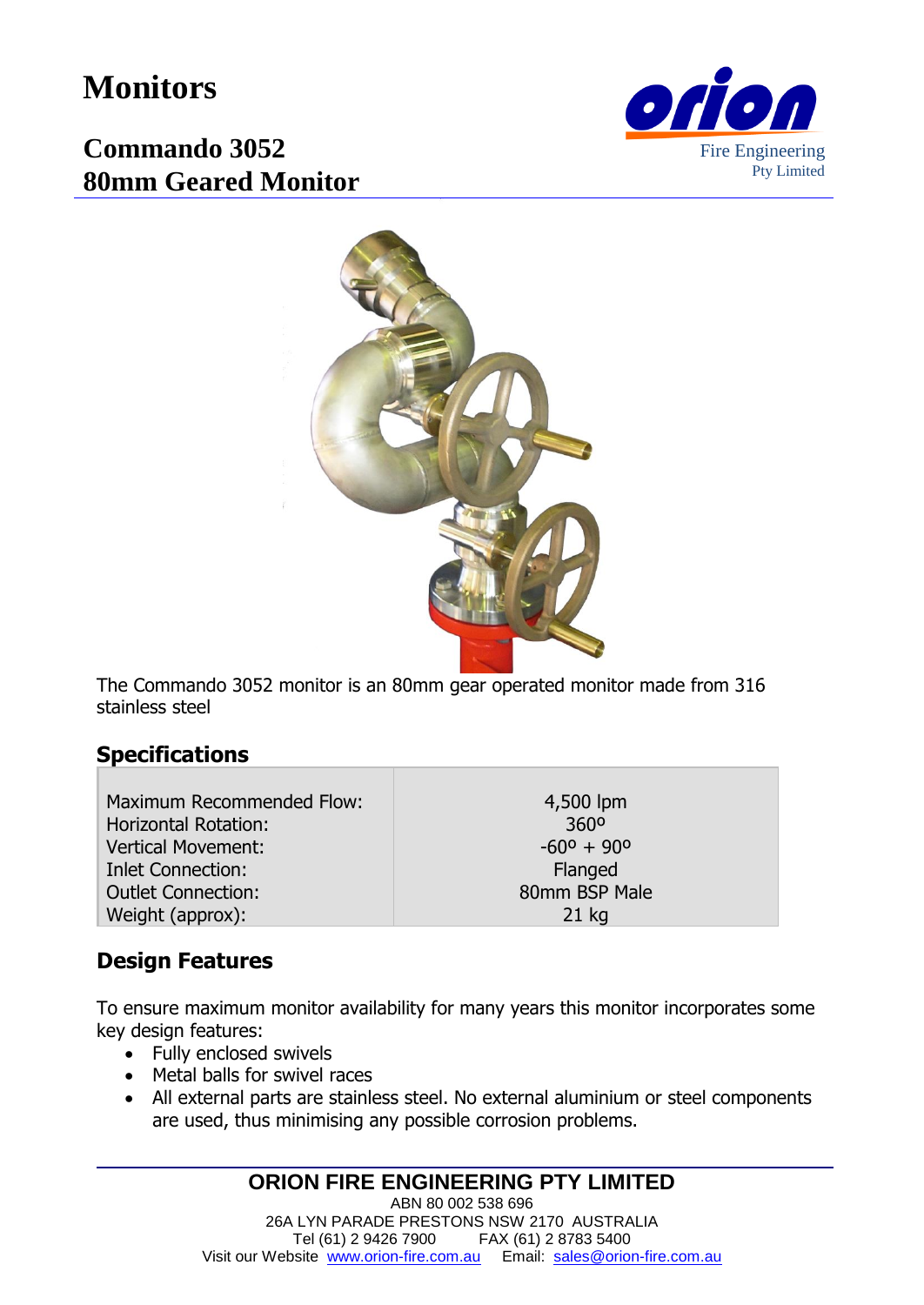### **Materials of Construction**

| Waterway:              | 316 SS              |
|------------------------|---------------------|
| Swivels:               | 316SS               |
| Inlet Flange:          | 316SS               |
| Balls:                 | <b>Brass</b>        |
| <b>Grease Nipples:</b> | 316 Stainless Steel |
| Fasteners:             | 316 Stainless Steel |

#### **Connections**

**Inlet:** 80mm or 100mm ASME Class 150 raised face stainless steel flange, **Outlet:** 80mm BSP



#### **ORION FIRE ENGINEERING PTY LIMITED** ABN 80 002 538 696 26A LYN PARADE PRESTONS NSW 2170 AUSTRALIA Tel (61) 2 9426 7900 FAX (61) 2 8783 5400 Visit our Website [www.orion-fire.com.au](http://www.orion-fire.com.au/) Email: [sales@orion-fire.com.au](mailto:sales@orion-fire.com.au)